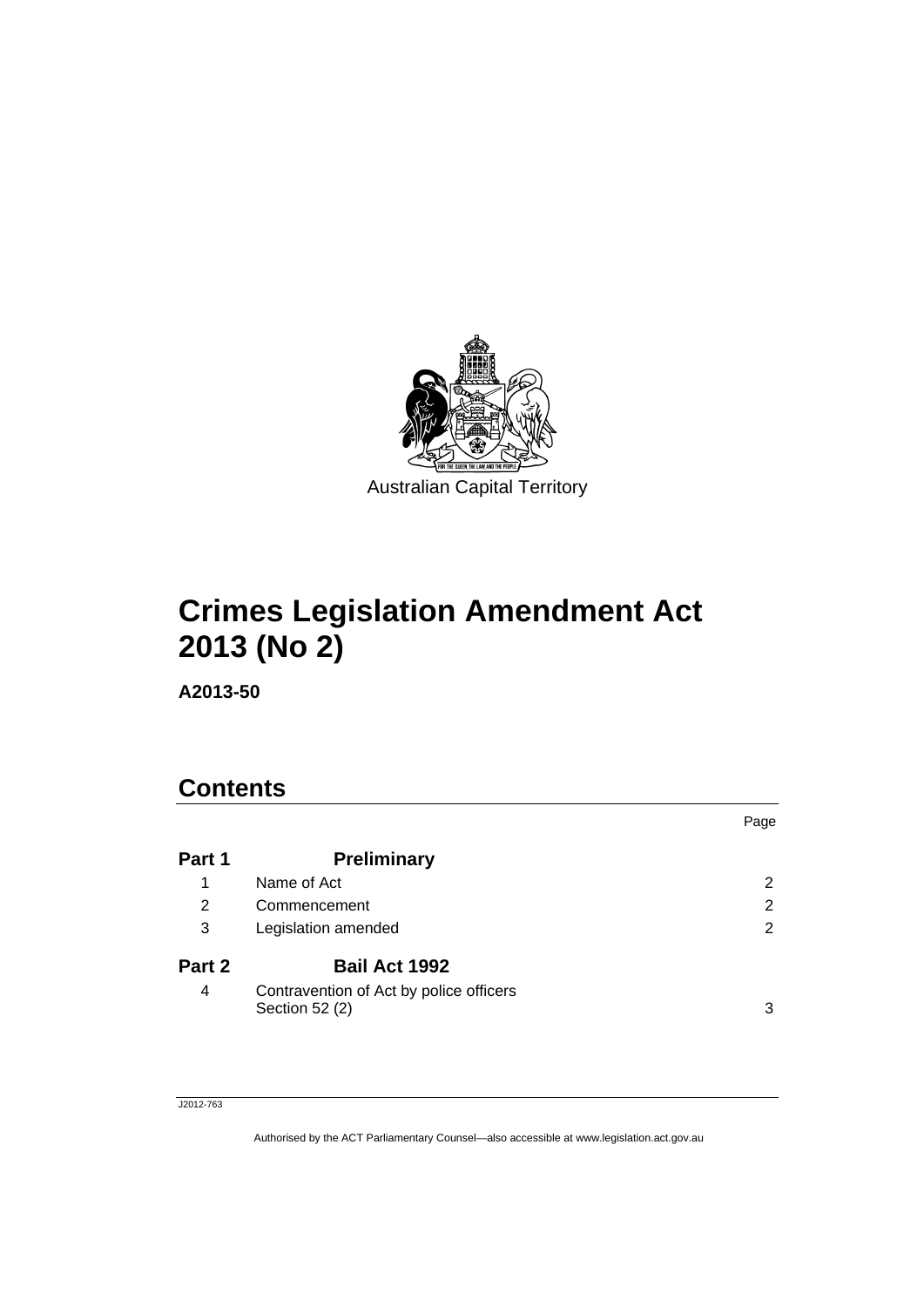| ×<br>× |  |
|--------|--|

| Part 3         | <b>Crimes Act 1900</b>                                                                                                |                |
|----------------|-----------------------------------------------------------------------------------------------------------------------|----------------|
| 5              | Meaning of in the company of a police officer<br>Section 252F (3)                                                     | $\overline{4}$ |
| 6              | Section 252F (4), new definitions                                                                                     | 5              |
| $\overline{7}$ | New sections 441 and 441A                                                                                             | 5              |
| Part 4         | <b>Crimes (Assumed Identities) Act 2009</b>                                                                           |                |
| 8              | Making entries in register of births, deaths or marriages<br>Section 16 (2) (a) (ii)                                  | 8              |
| 9              | New section 16 (6)                                                                                                    | 8              |
| Part 5         | <b>Crimes (Child Sex Offenders) Act 2005</b>                                                                          |                |
| 10             | Offence-offender in ACT must report change of details<br>Section 54 (1) (c)                                           | 9              |
| 11             | New section 132AA                                                                                                     | 9              |
| 12             | Further amendments, new note                                                                                          | 9              |
| Part 6         | <b>Crimes (Forensic Procedures) Act 2000</b>                                                                          |                |
| 13             | Securing the presence of suspects at hearings-suspect not in<br>custody<br>New section 37 (1A) and (1B)               | 11             |
| 14             | Sex of person carrying out or helping carry out forensic procedures<br>New section 54 (6) and $(7)$                   | 11             |
| 15             | Court order for carrying out of forensic procedure on serious offender<br>Section 77 (3A)                             | 12             |
| 16             | New sections 77A to 77C                                                                                               | 12             |
| Part 7         | <b>Criminal Code 2002</b>                                                                                             |                |
| 17             | Definitions-applied provisions and default application date<br>Section 10 (1), definition of default application date | 16             |
| 18             | Omissions<br>Section 16 (b)                                                                                           | 16             |
| 19             | Receiving<br>Section 313 (3) (b)                                                                                      | 16             |
| 20             | Section 314                                                                                                           | 16             |
|                |                                                                                                                       |                |

contents 2 Crimes Legislation Amendment Act 2013 (No 2)

A2013-50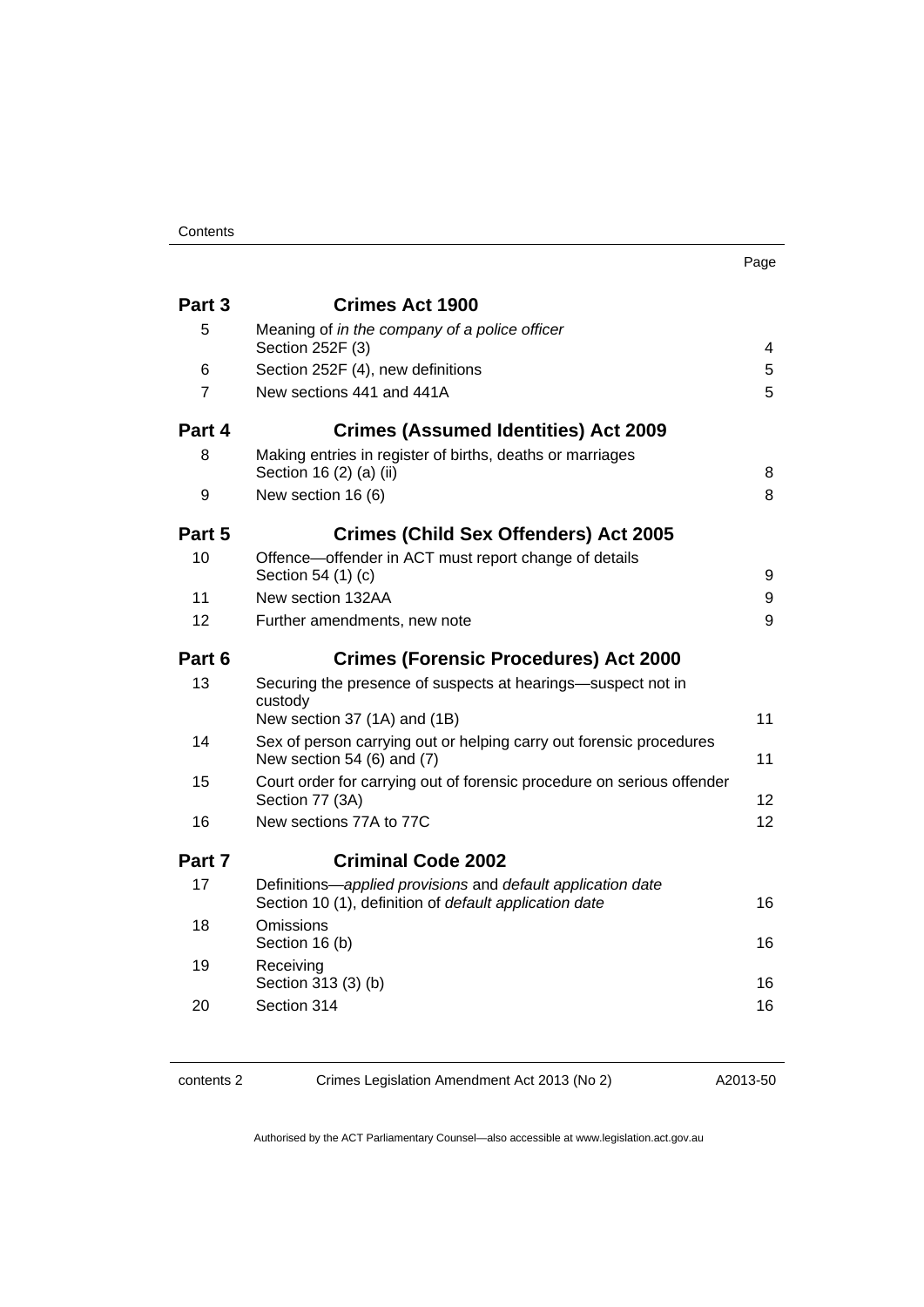|                                                                                                  | Page |
|--------------------------------------------------------------------------------------------------|------|
| <b>Criminal Code Regulation 2005</b>                                                             |      |
| Definitions—Code, s 10 (1), definition of <i>default application date</i><br>Section 4A          | 17   |
| <b>Drugs of Dependence Act 1989</b>                                                              |      |
| Possessing prohibited substances<br>Section 171 (1) (a)                                          | 18   |
| Offence notices<br>Section 171A (7), definition of simple cannabis offence, paragraph (b)        | 18   |
| <b>Firearms Act 1996</b>                                                                         |      |
| Meaning of firearm<br>New section $6(1)$ (b) (vi)                                                | 19   |
| Adult firearms licences-genuine reasons to possess or use firearms<br>Table 61, item 2, column 2 | 19   |
| Table 61, item 2, column 3, requirement 2.1                                                      | 19   |
| New section 263A                                                                                 | 20   |
| Dictionary, definition of firearm part                                                           | 21   |
|                                                                                                  |      |

A2013-50

Crimes Legislation Amendment Act 2013 (No 2)

contents 3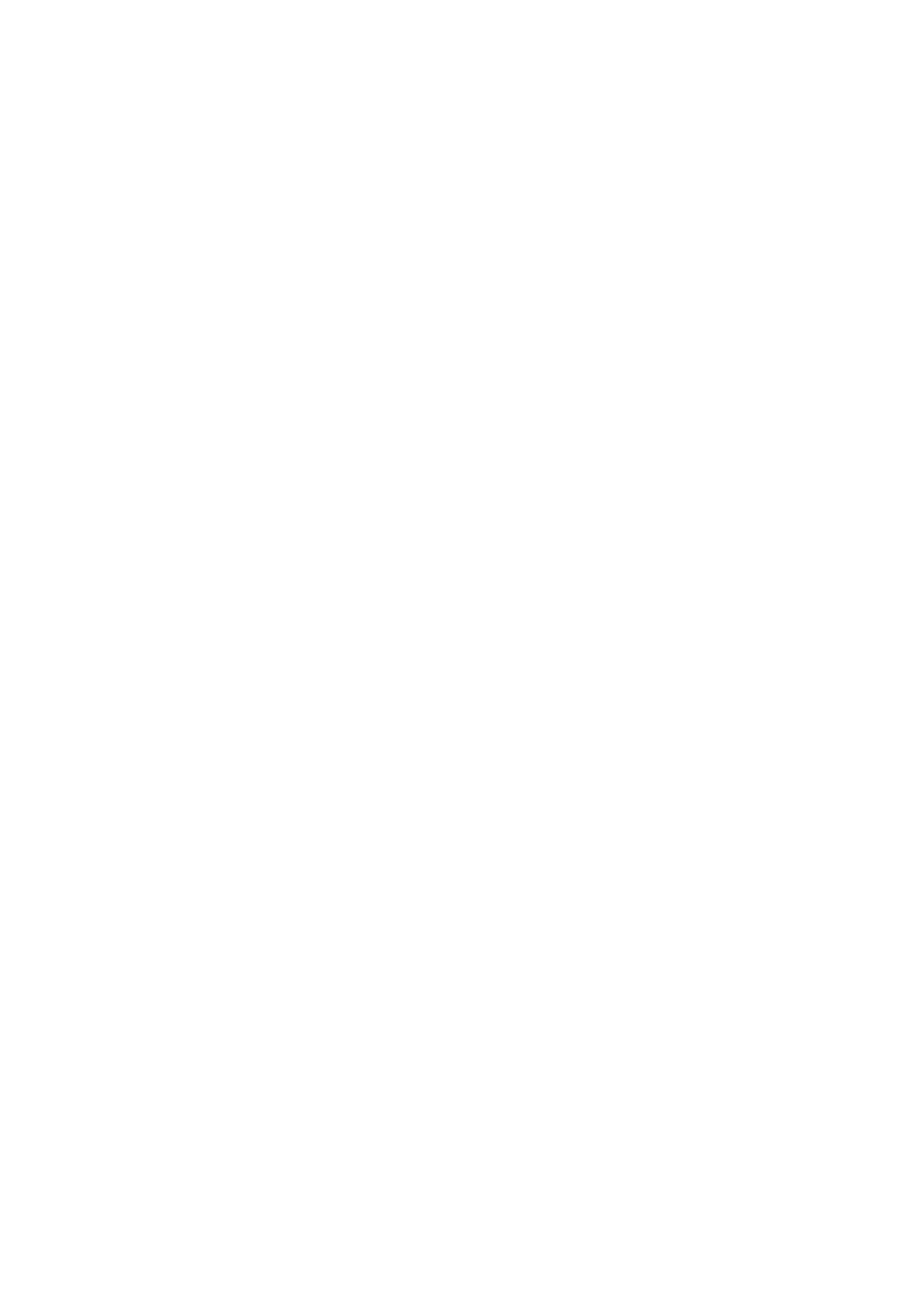

# **Crimes Legislation Amendment Act 2013 (No 2)**

**A2013-50** 

l

An Act to amend legislation about crimes, and for other purposes

The Legislative Assembly for the Australian Capital Territory enacts as follows:

J2012-763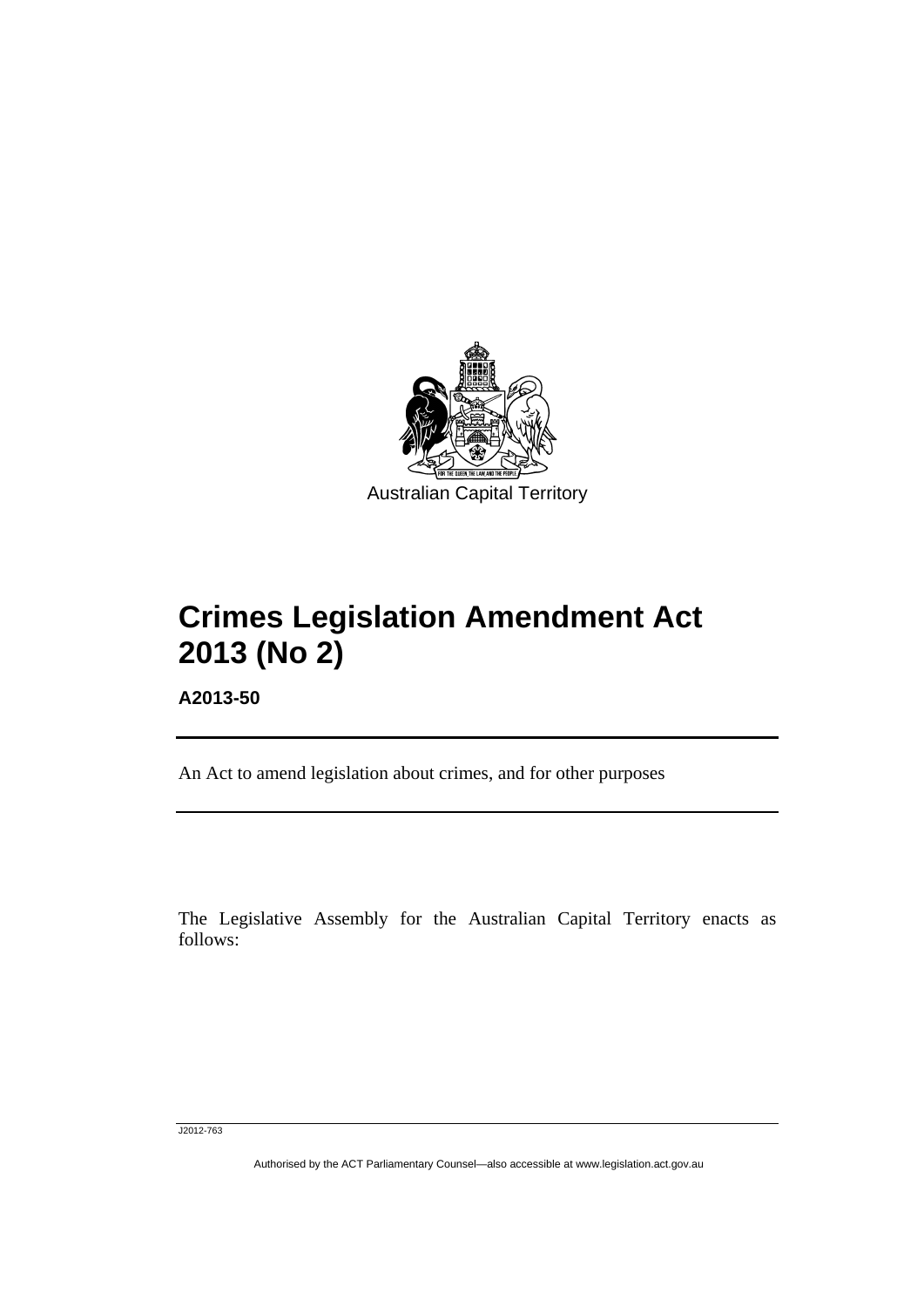#### Part 1 **Preliminary**

Section 1

# <span id="page-5-0"></span>**Part 1** Preliminary

### <span id="page-5-1"></span>**1 Name of Act**

This Act is the *Crimes Legislation Amendment Act 2013 (No 2)*.

#### <span id="page-5-2"></span>**2 Commencement**

- (1) The following provisions commence on the 28th day after this Act's notification day:
	- section 13
	- sections 15 and 16
	- part 10 (Firearms Act 1996).
	- *Note* The naming and commencement provisions automatically commence on the notification day (see [Legislation Act,](http://www.legislation.act.gov.au/a/2001-14) s 75 (1)).
- (2) The remaining provisions commence on the day after this Act's notification day.

#### <span id="page-5-3"></span>**3 Legislation amended**

This Act amends the following legislation:

- *[Bail Act 1992](http://www.legislation.act.gov.au/a/1992-8)*
- *[Crimes Act 1900](http://www.legislation.act.gov.au/a/1900-40)*
- *[Crimes \(Assumed Identities\) Act 2009](http://www.legislation.act.gov.au/a/2009-33)*
- *[Crimes \(Child Sex Offenders\) Act 2005](http://www.legislation.act.gov.au/a/2005-30)*
- *[Crimes \(Forensic Procedures\) Act 2000](http://www.legislation.act.gov.au/a/2000-61)*
- *[Criminal Code 2002](http://www.legislation.act.gov.au/a/2002-51)*
- *[Criminal Code Regulation 2005](http://www.legislation.act.gov.au/sl/2005-2)*
- *[Drugs of Dependence Act 1989](http://www.legislation.act.gov.au/a/alt_a1989-11co)*
- *[Firearms Act 1996.](http://www.legislation.act.gov.au/a/1996-74)*

page 2 Crimes Legislation Amendment Act 2013 (No 2)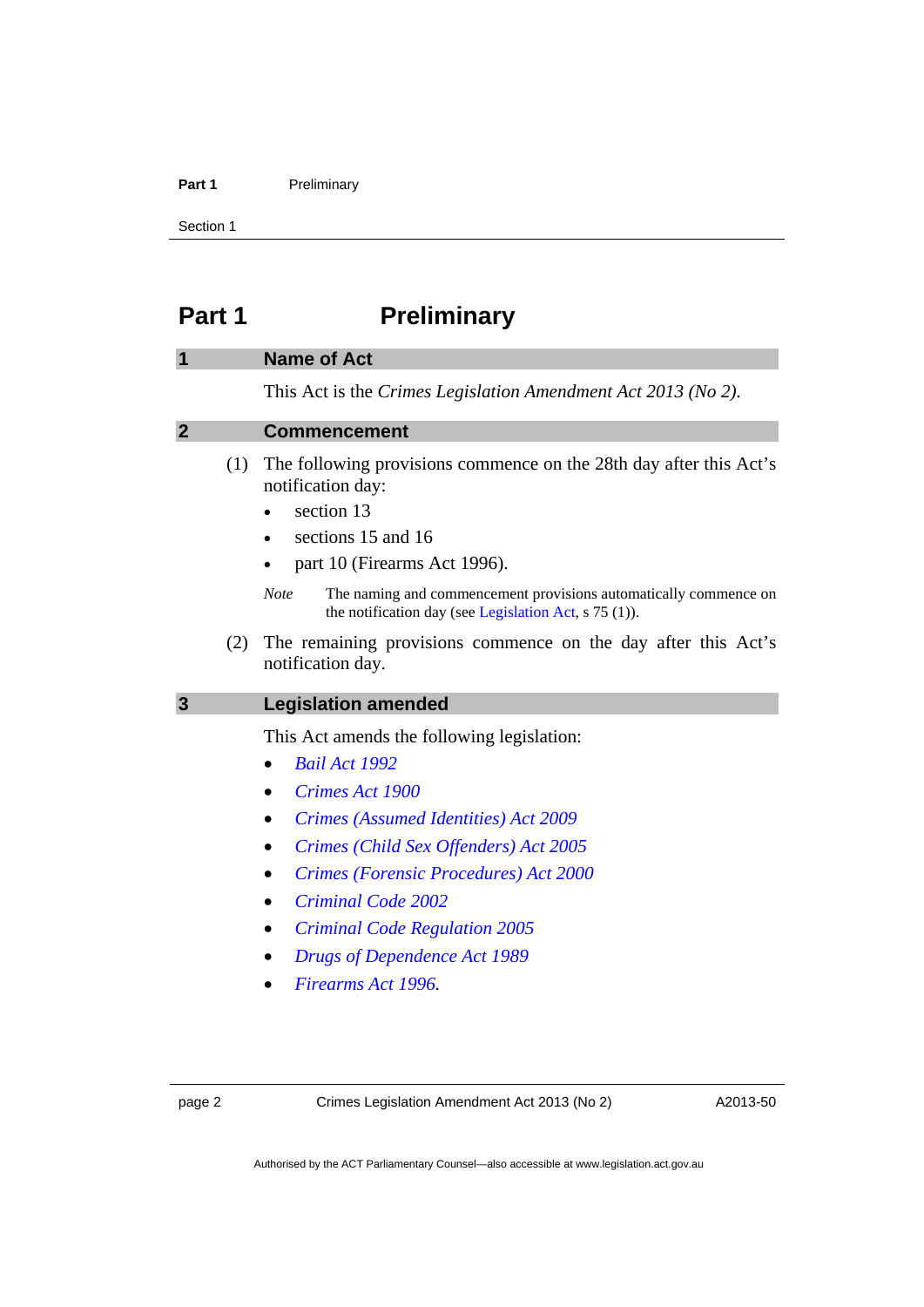# <span id="page-6-0"></span>**Part 2 Bail Act 1992**

# <span id="page-6-1"></span>**4 Contravention of Act by police officers Section 52 (2)**

#### *substitute*

- (2) Subsection (1) does not apply to prevent a contravention of a provision of this Act by a police officer from—
	- (a) being dealt with under the—
		- (i) *[Australian Federal Police Act 1979](http://www.comlaw.gov.au/Series/C2004A02068)* (Cwlth), part 5; or
		- (ii) *[Law Enforcement Integrity Commissioner Act 2006](http://www.comlaw.gov.au/Series/C2006A00085)* (Cwlth); or
		- (iii) *[Ombudsman Act 1976](http://www.comlaw.gov.au/Series/C2004A01611)* (Cwlth); or
	- (b) constituting grounds for the institution of civil proceedings.

A2013-50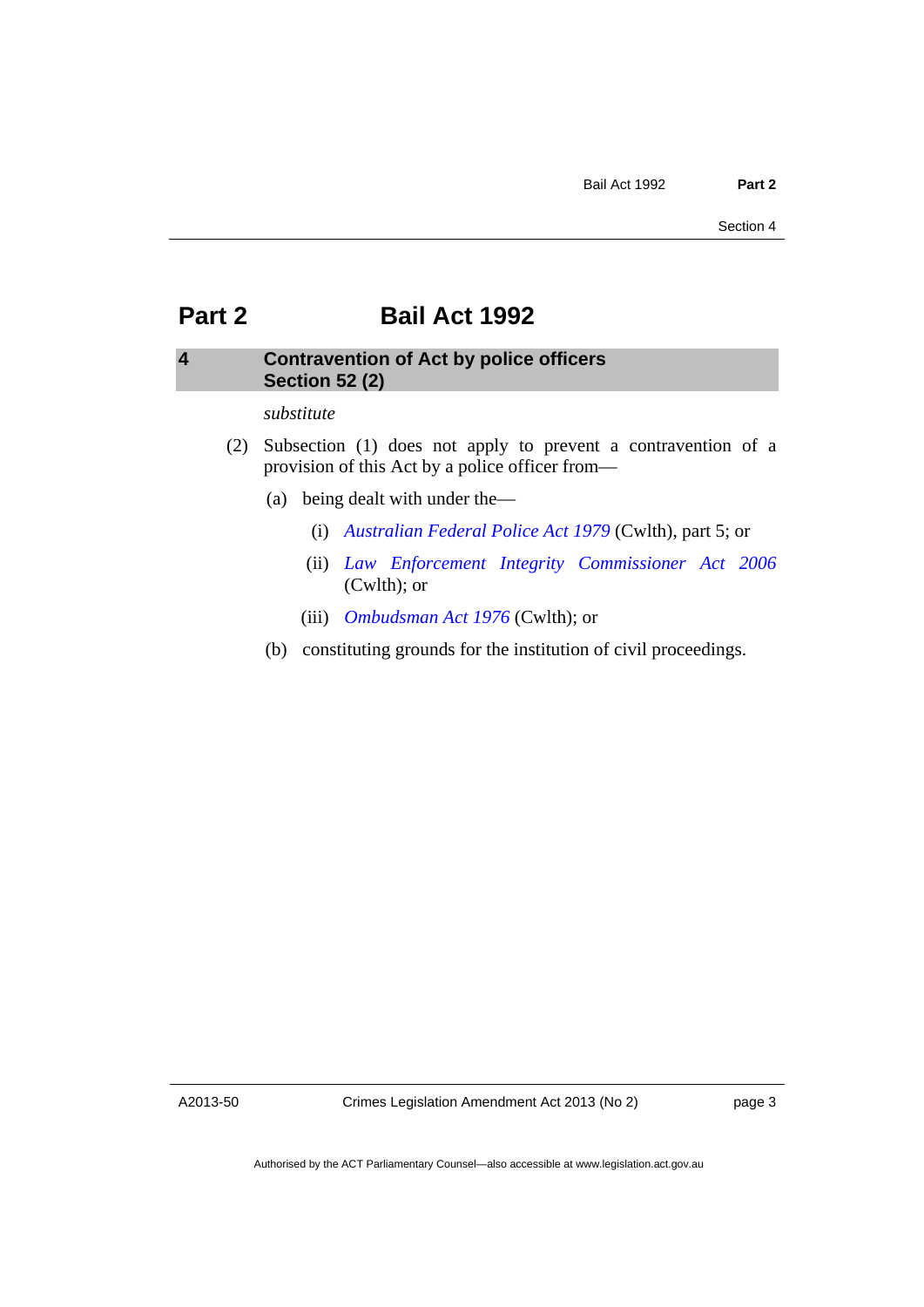#### **Part 3** Crimes Act 1900

Section 5

# <span id="page-7-0"></span>**Part 3 Crimes Act 1900**

## <span id="page-7-1"></span>**5 Meaning of** *in the company of a police officer* **Section 252F (3)**

#### *substitute*

- (3) However for section 252E (c), a child or young person is not in the company of a police officer in connection with the investigation of an offence or possible offence—
	- $(a)$  if—
		- (i) the child or young person is with a police officer by a roadside (whether or not the child or young person is in a motor vehicle); and
		- (ii) the police officer is investigating an offence or possible offence, other than an indictable offence or possible indictable offence, arising out of the use of a motor vehicle; or
	- (b) if the child or young person is with a police officer for a drug screening test, or breath or oral fluid analysis, under the *[Road](http://www.legislation.act.gov.au/a/1977-17)  [Transport \(Alcohol and Drugs\) Act 1977](http://www.legislation.act.gov.au/a/1977-17)*; or
	- (c) for a person aged 16 years old or older, but not yet an adult if—
		- (i) the person is with a police officer in relation to the investigation of an infringement notice offence or possible infringement notice offence; and
		- (ii) the police officer either intends to serve an infringement notice for the offence on the person, or intends to take no action against the person for the offence.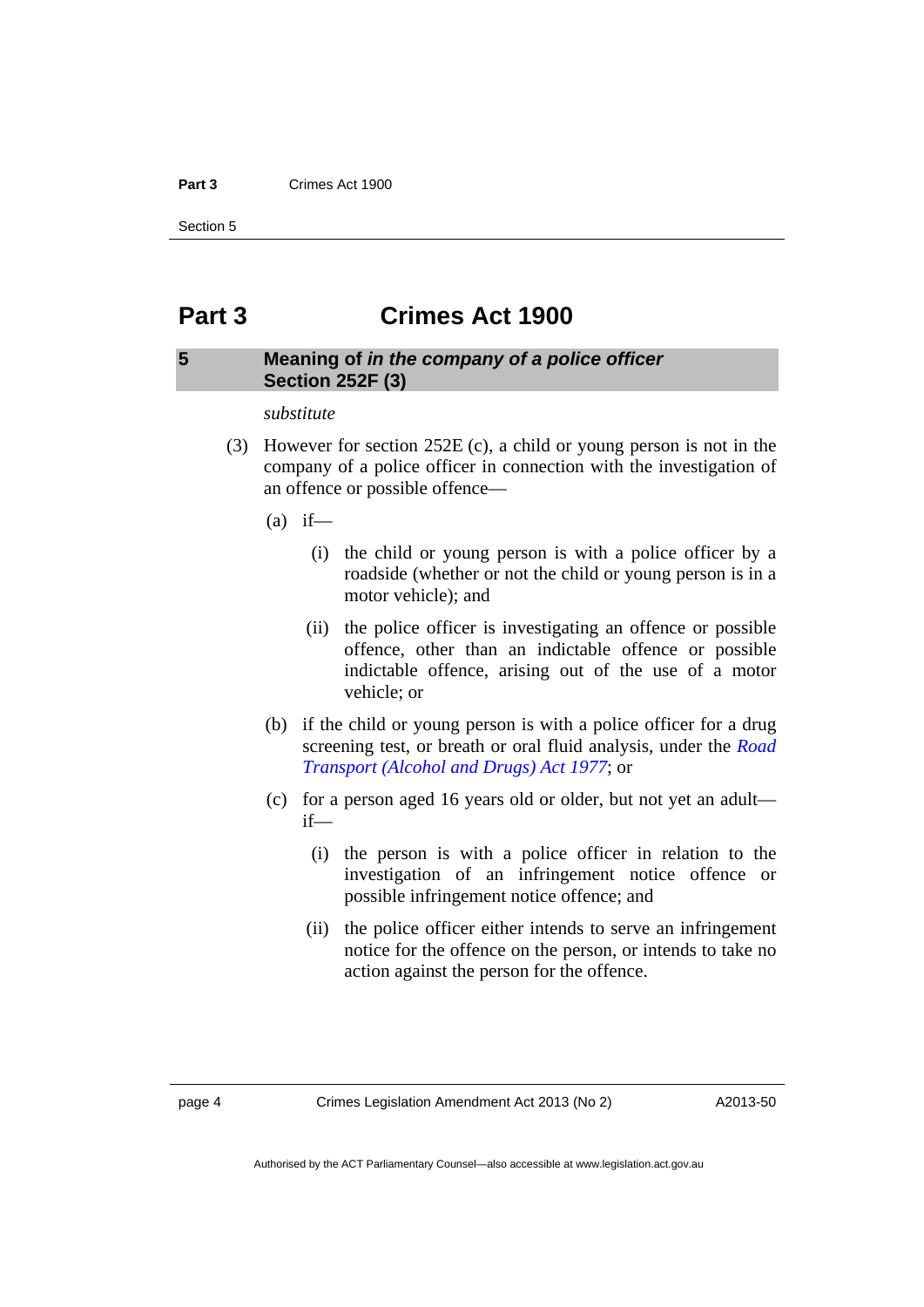## <span id="page-8-0"></span>**6 Section 252F (4), new definitions**

*insert* 

*infringement notice*—see the *[Magistrates Court Act 1930](http://www.legislation.act.gov.au/a/1930-21)*, section 117.

*infringement notice offence*—see the *[Magistrates Court Act 1930](http://www.legislation.act.gov.au/a/1930-21)*, section 117.

#### <span id="page-8-1"></span>**7 New sections 441 and 441A**

*insert* 

# **441 Retrospective repeal of limitation period on criminal proceeding for particular sexual offences**

- (1) Despite any law previously in force in the Territory that limited the time in which a criminal proceeding could be begun (a *limitation law*) for an offence against a repealed sexual offence provision, a criminal proceeding for the offence may be begun as though the limitation law had never been in force.
- (2) To remove any doubt, any right acquired by a person because of the commencement of the 1951 Act, or the 1976 Ordinance, not to be prosecuted for an offence against a repealed sexual offence provision is abrogated.
- (3) In this section:

*1951 Act* means the *[Crimes Act 1951](http://www.legislation.act.gov.au/a/1951-14/default.asp)* (repealed).

*Note* The 1951 Act**—** 

- (a) commenced on 14 December 1951 (as the *Crimes Ordinance 1951*) and was repealed on 21 December 2000; and
- (b) created new offences under the 1951 repealed provisions, and limited the time in which a person could be prosecuted for the offences (see the 1951 Act, s 78).

A2013-50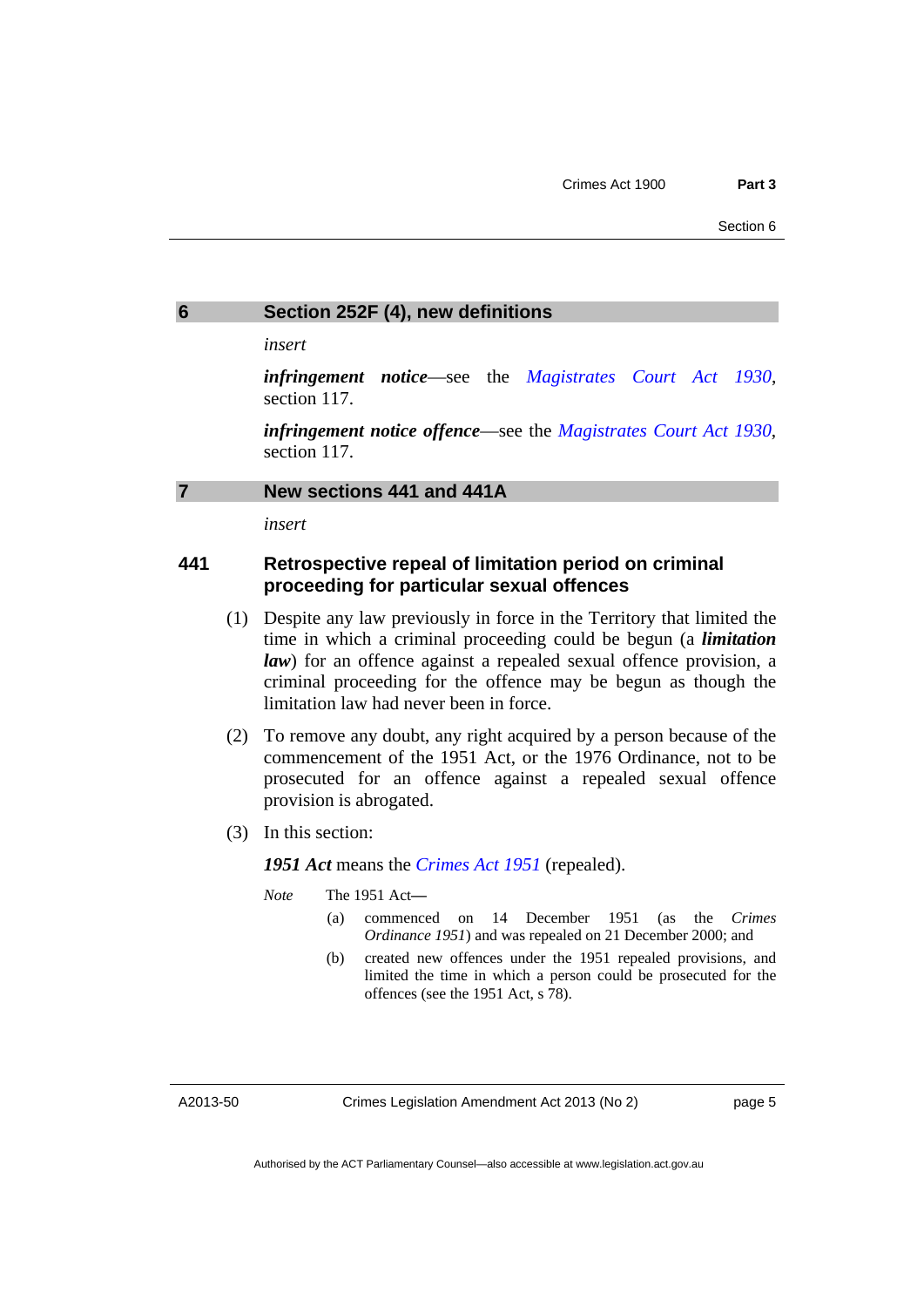*1951 repealed provision* means any of the following provisions of this Act, as in force on the commencement of the 1951 Act:

- (a) section 71 (Carnally knowing a girl between ten and sixteen);
- (b) section 72 (Attempts);
- (c) section 76 (Indecent assault).

*1976 Ordinance* means the *[Law Reform \(Sexual Behaviour\)](http://www.legislation.act.gov.au/ord/1976-55/default.asp)  [Ordinance 1976](http://www.legislation.act.gov.au/ord/1976-55/default.asp)* (repealed).

*Note* The 1976 Ordinance**—** 

- (a) commenced on 8 November 1976 and was repealed on 28 November 1985; and
- (b) created burdens of proof for the prosecution of offences under the 1976 repealed provisions, and limited the time in which a person could be prosecuted for the offences (see the 1976 Ordinance, s 6).

*1976 repealed provision* means any of the following provisions of this Act, as in force on the commencement of the 1976 Ordinance:

- (a) section 79 (Buggery and bestiality);
- (b) section 80 (Attempt, &c., to commit buggery);
- (c) section 81 (Indecent assault on male).

*repealed sexual offence provision* means—

- (a) a 1951 repealed provision; or
- (b) a 1976 repealed provision.

#### **441A Criminal proceedings not allowed by section 441**

- (1) Section 441 does not allow a criminal proceeding to begin—
	- (a) for an offence against a 1951 repealed provision—if the defendant alleged to have committed the offence is not more than 2 years older than the complainant for the offence; or

page 6 Crimes Legislation Amendment Act 2013 (No 2)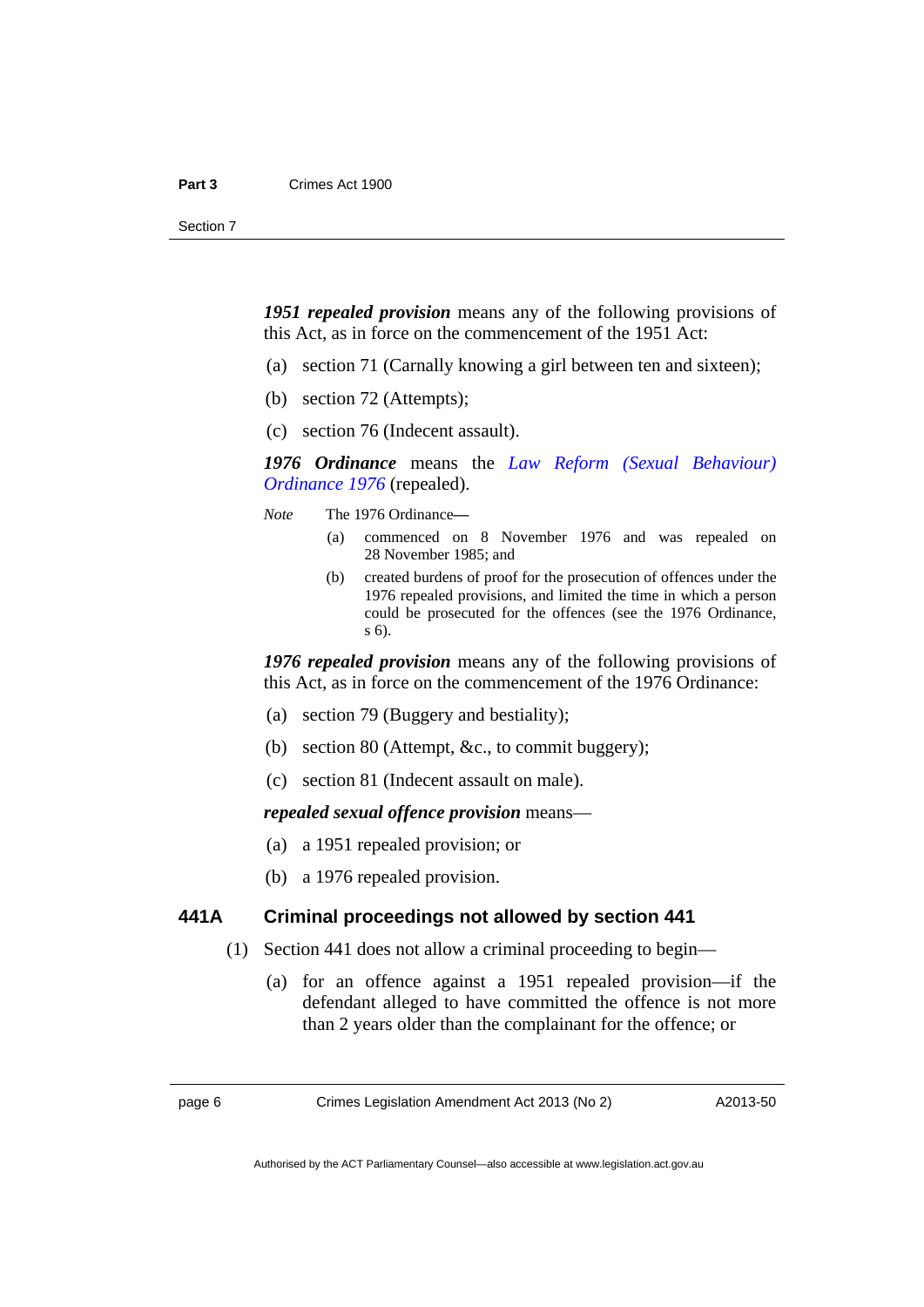- (b) for an offence against a 1976 repealed provision—if the prosecution does not allege the offence was committed in circumstances mentioned in repealed section 5 (a) or (b); or
- (c) for an offence against a 1976 repealed provision (other than section 81 (Indecent assault on male))—if the prosecution does not allege that the offence was committed against a person.
- (2) In this section:

*1951 Act*—see section 441 (3).

*1976 Ordinance—*see section 441 (3).

*1951 repealed provision*—see section 441 (3).

*1976 repealed provision*—see section 441 (3).

*repealed section 5 (a) or (b)* means this Act, section 5 (a) or (b) as in force on the commencement of the 1976 Ordinance.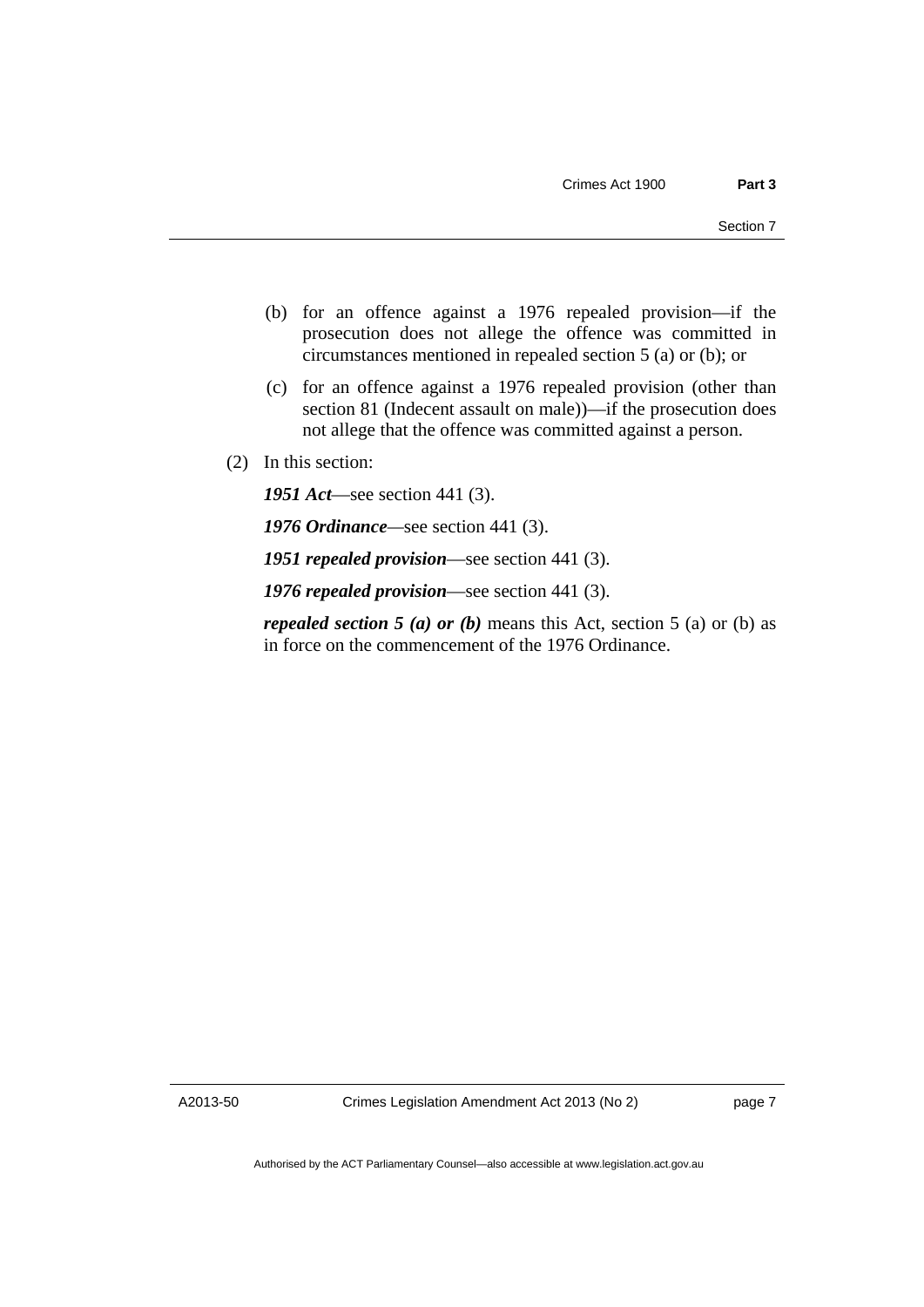Section 8

# <span id="page-11-0"></span>**Part 4 Crimes (Assumed Identities) Act 2009**

# <span id="page-11-1"></span>**8 Making entries in register of births, deaths or marriages Section 16 (2) (a) (ii)**

*substitute* 

- (ii) the chief officer of a law enforcement agency under a corresponding law; or
- (iii) the chief officer of an intelligence agency; and

# <span id="page-11-2"></span>**9 New section 16 (6)**

*insert* 

(6) In this section:

#### *intelligence agency* means—

- (a) the Australian Secret Intelligence Service; or
- (b) the Australian Security Intelligence Organisation.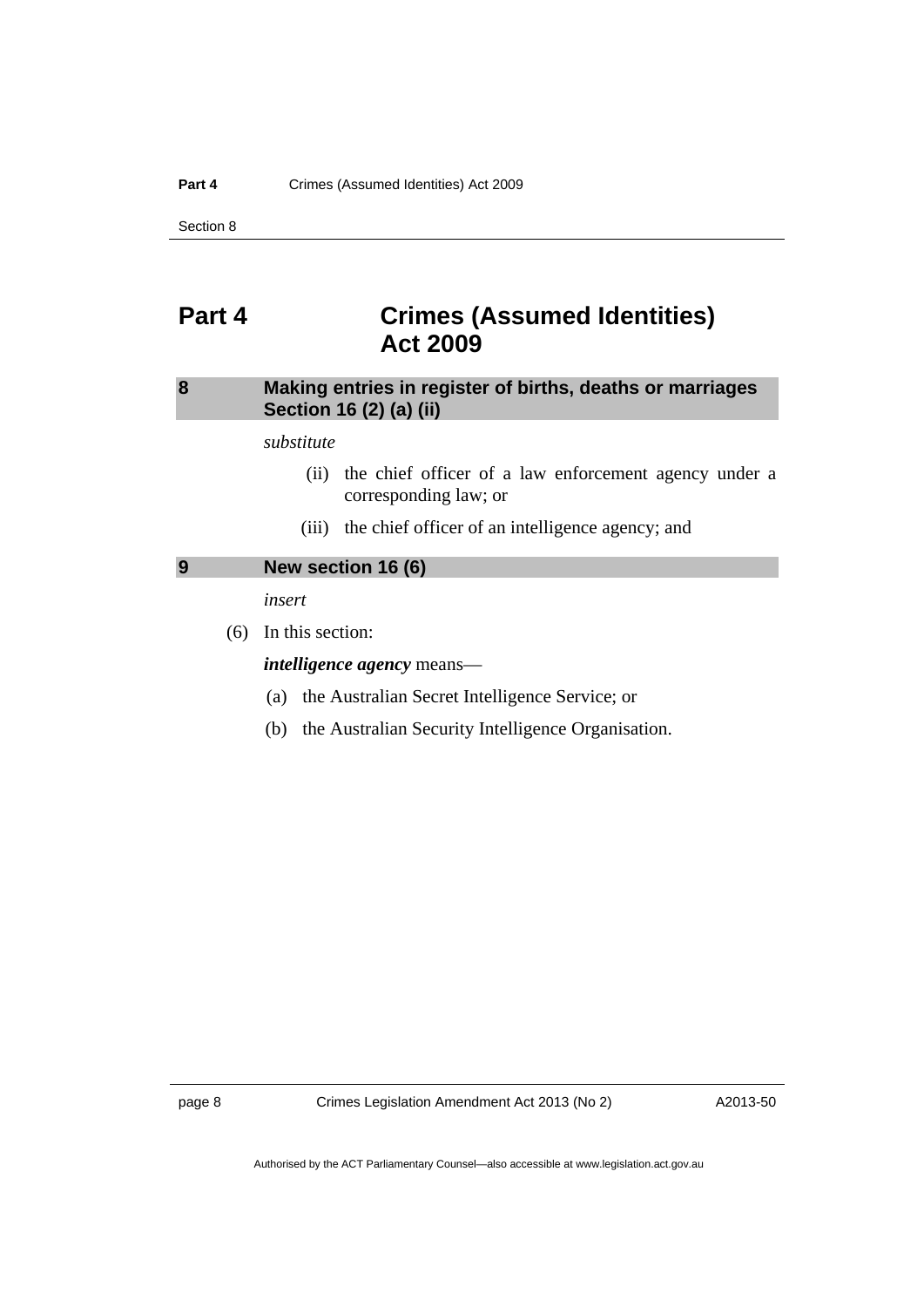# <span id="page-12-0"></span>**Part 5 Crimes (Child Sex Offenders) Act 2005**

# <span id="page-12-1"></span>**10 Offence—offender in ACT must report change of details Section 54 (1) (c)**

#### *substitute*

 (c) the offender's reporting period has not ended before the end of the period within which the report must be given.

#### <span id="page-12-2"></span>**11 New section 132AA**

*in part 5A.1, after section 132A, insert* 

### **132AA Delegation**

- (1) Despite any other territory law, the functions of the chief police officer under this Act must not be delegated to anyone else.
- (2) However, the chief police officer may delegate to a deputy chief police officer any of the chief police officer's functions under chapter 5A of this Act.
- (3) Not more than 4 delegations may be in force under this section at any one time.

# <span id="page-12-3"></span>**12 Further amendments, new note**

#### *insert*

*Note* The chief police officer may delegate a function under this section (see s 132AA).

*in* 

- sections 132B and 132C
- sections 132I to 132K
- section 132M
- section 132O

A2013-50

Crimes Legislation Amendment Act 2013 (No 2)

page 9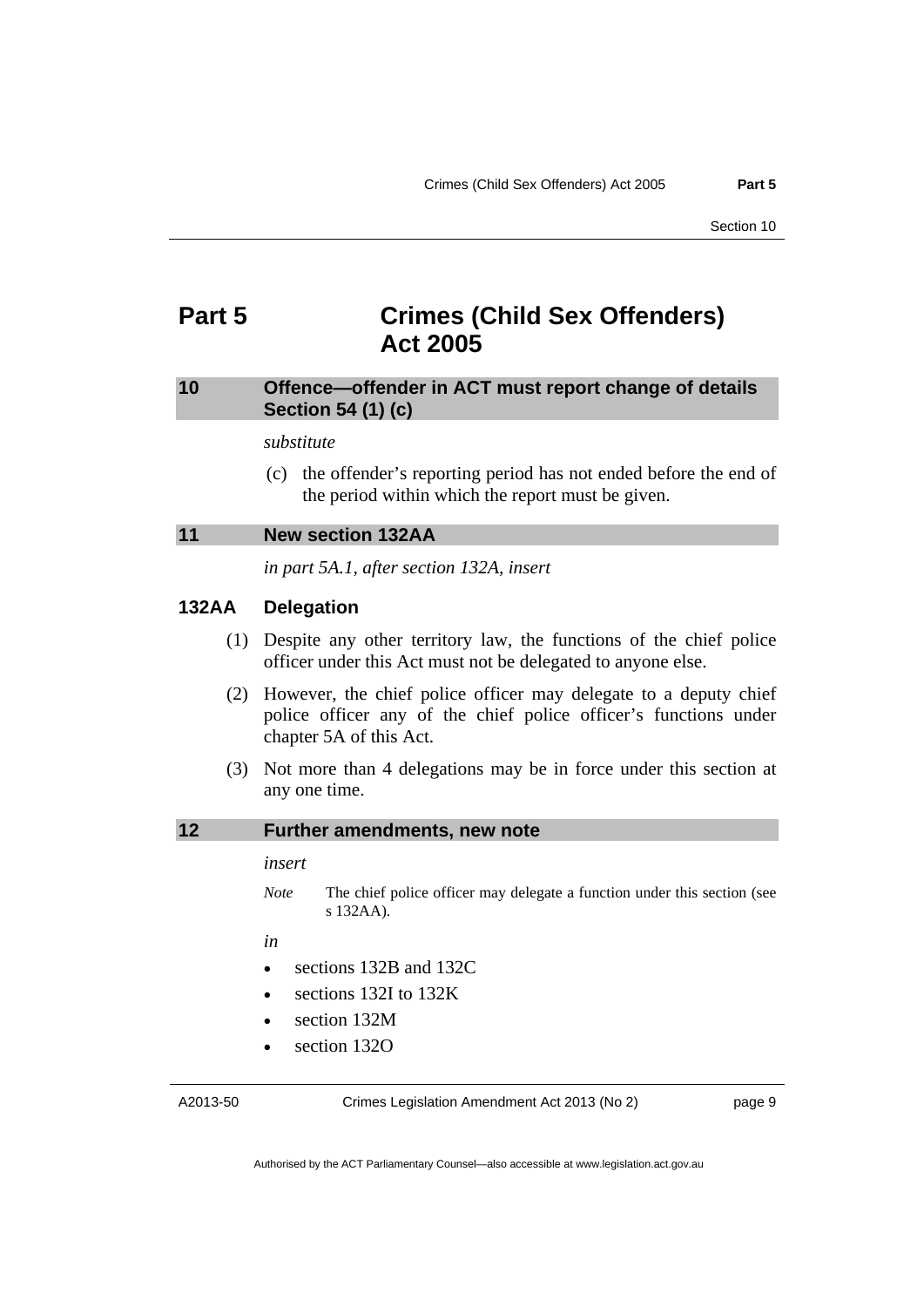Section 12

- section 132R
- section 132ZD
- section 132ZF
- sections 132ZM to 132ZO
- section 132ZR

page 10 Crimes Legislation Amendment Act 2013 (No 2)

A2013-50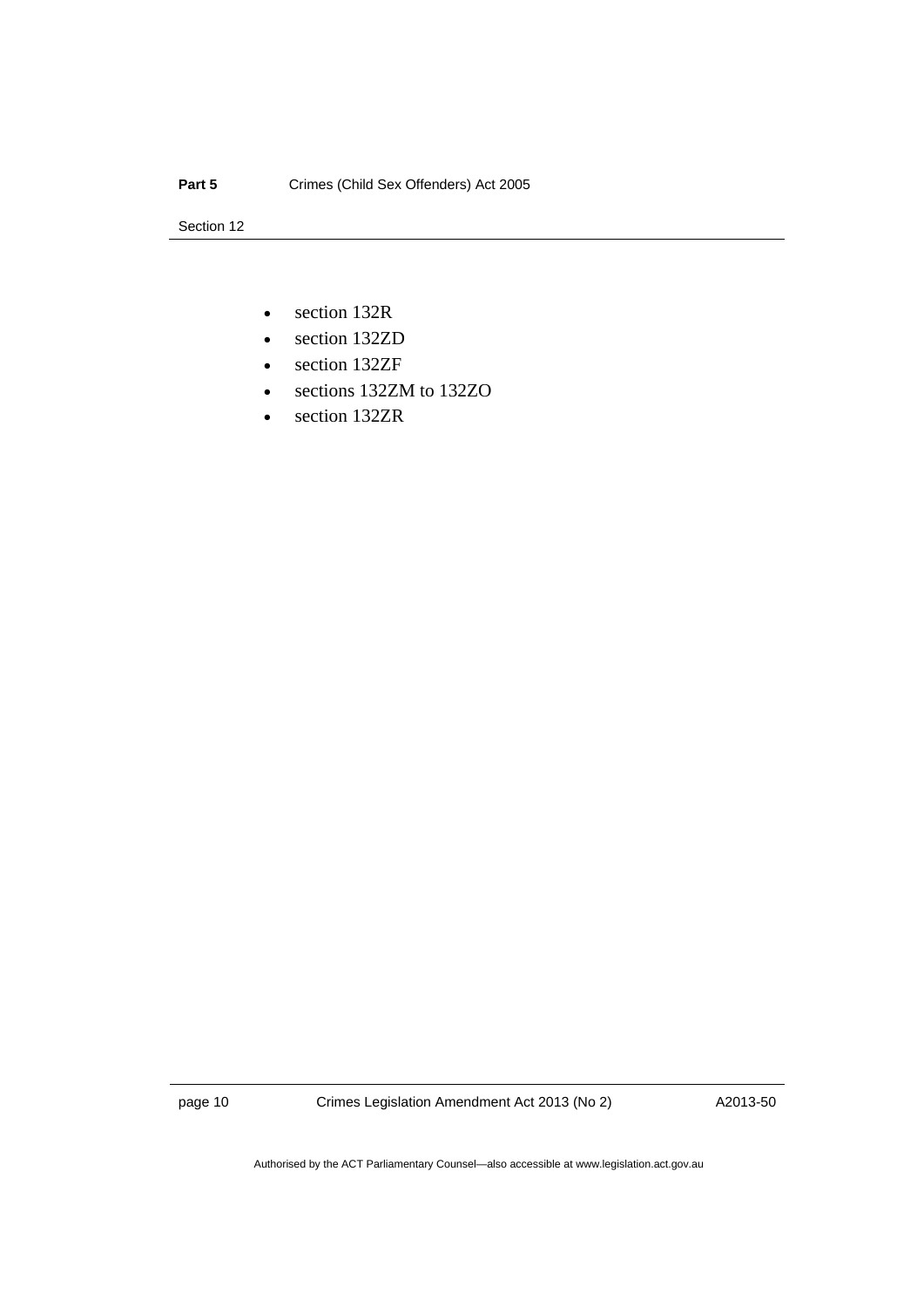# <span id="page-14-0"></span>**Part 6 Crimes (Forensic Procedures) Act 2000**

# <span id="page-14-1"></span>**13 Securing the presence of suspects at hearings—suspect not in custody New section 37 (1A) and (1B)**

#### *insert*

- (1A) An application for a summons or warrant under subsection (1) must be—
	- (a) made in writing; and
	- (b) supported by evidence on oath or by affidavit dealing with the matters mentioned in—
		- (i) for a summons—subsection (1B) (a) and (b); and
		- (ii) for a warrant—subsection  $(2)$  (a) (b) and (c).
- (1B) The magistrate may issue a summons only if satisfied that the issue of the summons—
	- (a) is necessary to ensure the appearance of the suspect at the hearing of the application; or
	- (b) is otherwise justified.

## <span id="page-14-2"></span>**14 Sex of person carrying out or helping carry out forensic procedures New section 54 (6) and (7)**

*insert* 

 (6) For subsection (1), (2) and (3), a relevant person may consent to a person of the opposite sex carrying out, or helping to carry out, the forensic procedure.

A2013-50

Crimes Legislation Amendment Act 2013 (No 2)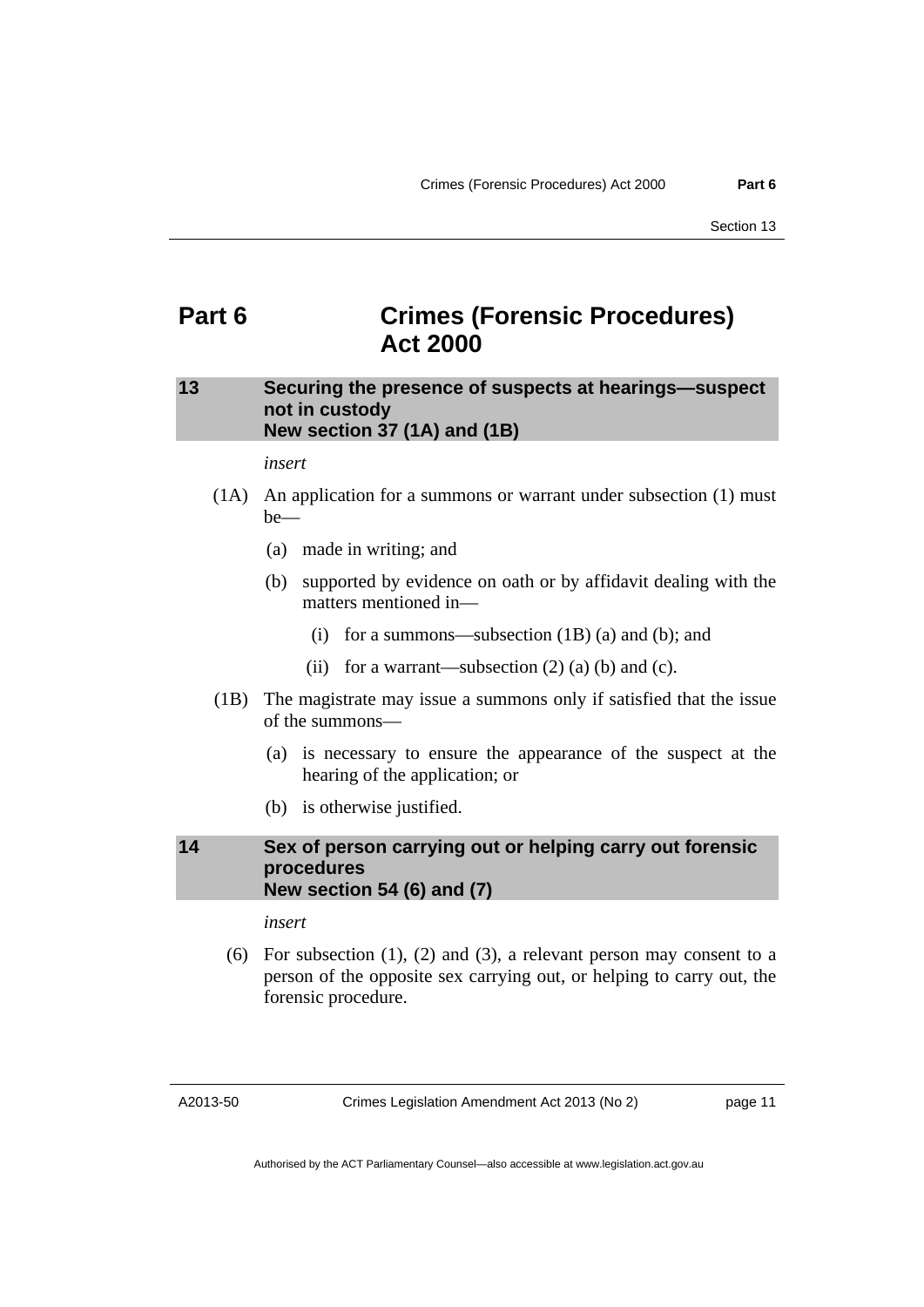Section 15

- (7) However, if the relevant person is a child—
	- (a) the person carrying out the forensic procedure must ask the child, before the forensic procedure is carried out, if the child wants a person of the same sex or opposite sex to carry out, or help carry out, the forensic procedure; and
	- (b) if the child asks for a person of a particular sex to carry out, or help carry out, the forensic procedure, a person of that sex must carry out, or help carry out, the procedure; and
	- (c) if the child does not ask for a person of a particular sex to carry out, or help carry out, the forensic procedure, only a person of the same sex as the child may carry out, or help carry out, the procedure.

### <span id="page-15-0"></span>**15 Court order for carrying out of forensic procedure on serious offender Section 77 (3A)**

*insert* 

- (3A) An application for an order under subsection (1) or (2) must be—
	- (a) made in writing; and
	- (b) be supported by evidence on oath or by affidavit dealing with the matters mentioned in subsection (5).

<span id="page-15-1"></span>**16 New sections 77A to 77C** 

*insert* 

## **77A Securing the presence of serious offender at hearing offender in custody**

- (1) This section applies if—
	- (a) a police officer makes an application under section 77 in relation to a serious offender; and

page 12 Crimes Legislation Amendment Act 2013 (No 2)

A2013-50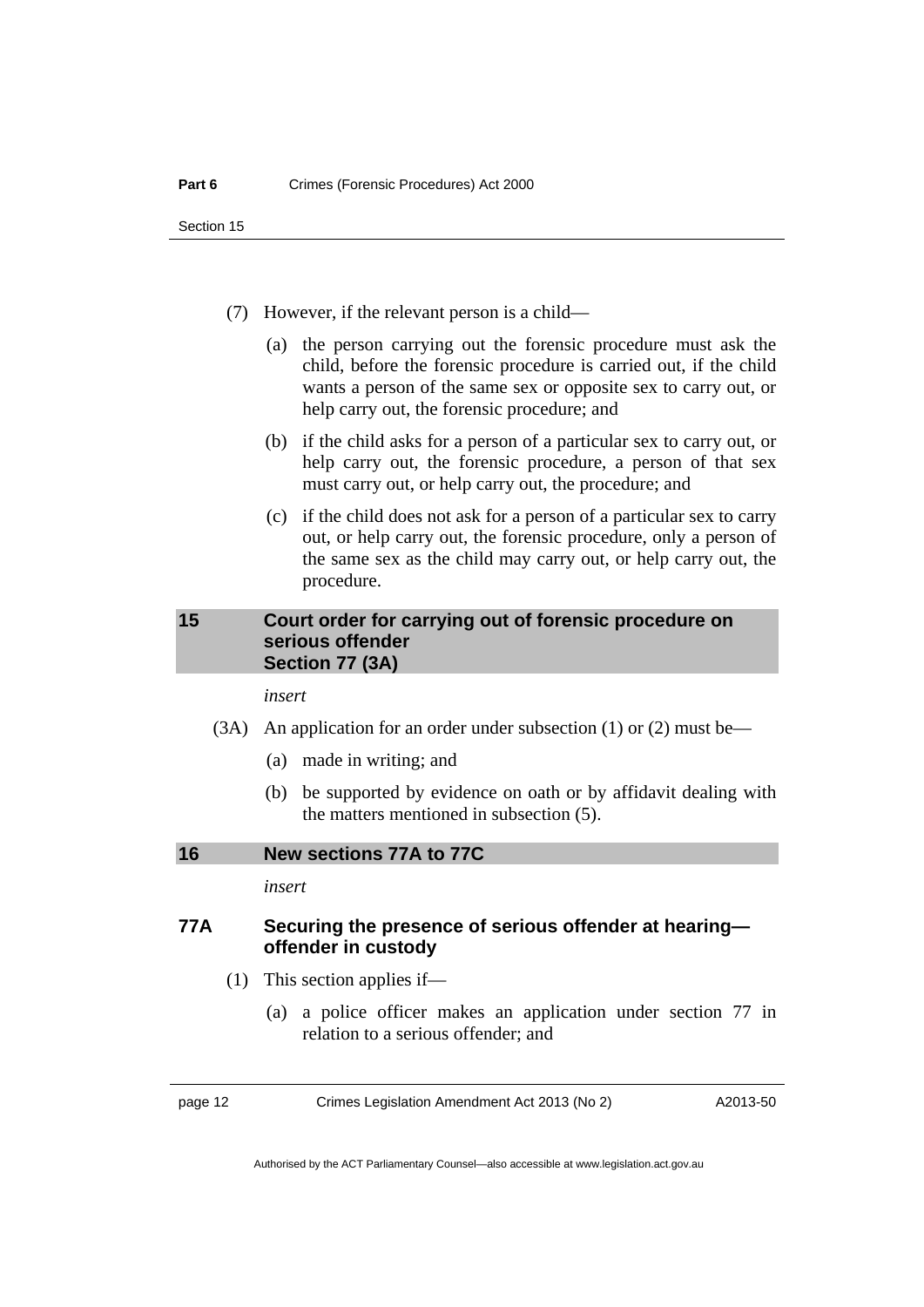- (b) the serious offender is in the custody of a police officer or is otherwise detained under territory law (the *original custody*).
- (2) A magistrate may, on the application of a police officer, issue a warrant directing the person holding the serious offender in the original custody to deliver the serious offender into the custody of the police officer (the *temporary custody*) for the hearing of an application for an order under this part.
- (3) The police officer given temporary custody must return the serious offender to the place of the original custody—
	- (a) if the application for the order is refused—without delay; or
	- (b) if the order is made—without delay after the period after the order is made that is reasonably necessary to carry out the forensic procedure.

## **77B Securing the presence of serious offender at hearing offender not in custody**

- (1) This section applies if—
	- (a) a police officer makes an application under section 77 in relation to a serious offender; and
	- (b) the serious offender is not in custody.
- (2) A magistrate may, on the application of a police officer—
	- (a) issue a summons for the appearance of the serious offender at the hearing of the application; or
	- (b) issue a warrant for the arrest of the serious offender to bring the serious offender before the court for the hearing of the application.
- (3) An application for a summons or warrant under subsection (1) must be—
	- (a) made in writing; and

A2013-50

Crimes Legislation Amendment Act 2013 (No 2)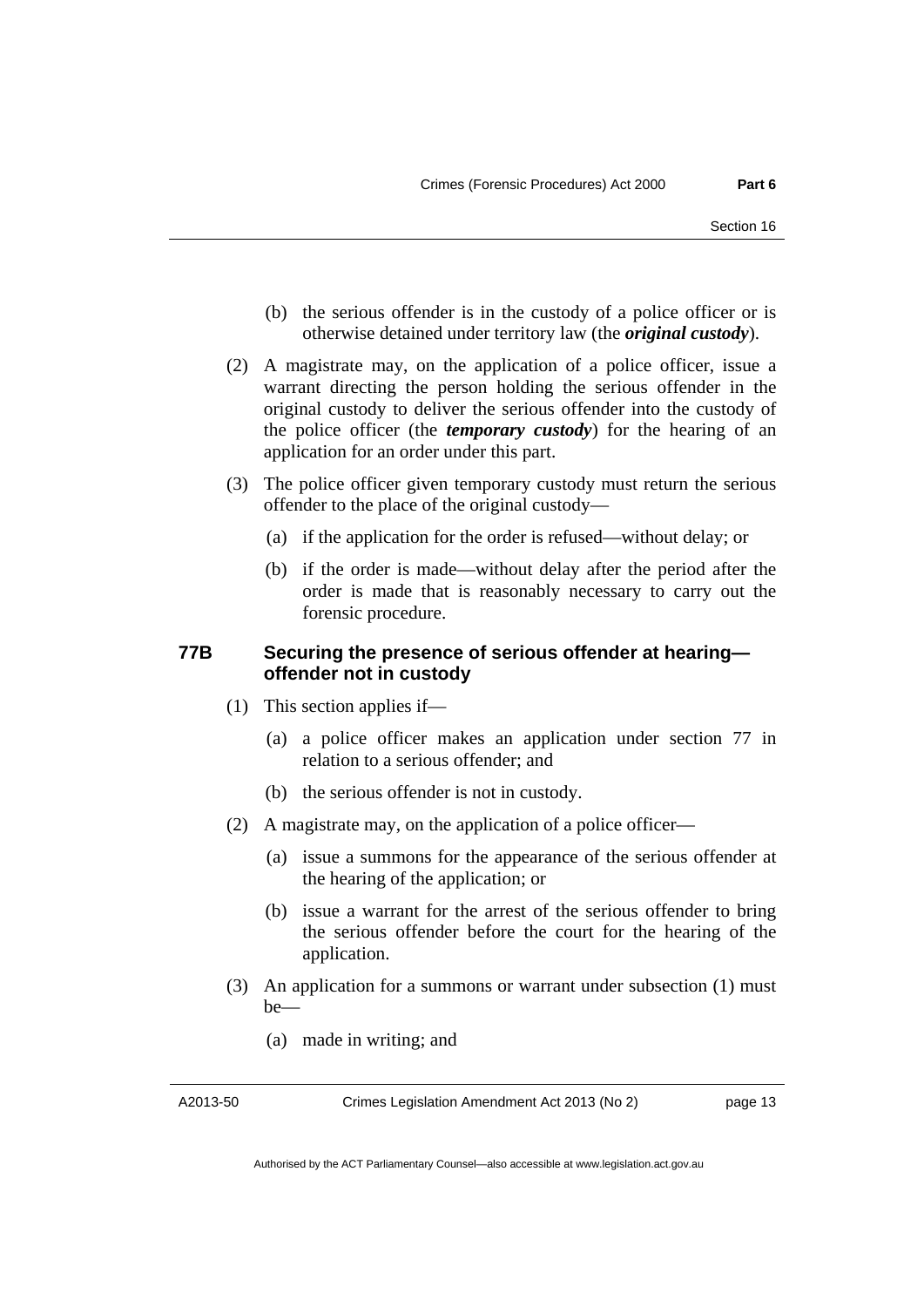- (b) supported by evidence on oath or by affidavit dealing with the matters mentioned in—
	- (i) for a summons—subsection (4) (a) and (b); and
	- (ii) for a warrant—subsection  $(5)$   $(a)$ ,  $(b)$  and  $(c)$ .
- (4) The magistrate may issue a summons only if satisfied that—
	- (a) the issue of the summons is necessary to ensure the appearance of the serious offender at the hearing of the application; or
	- (b) the issue of the summons is otherwise justified.
- (5) The magistrate may issue a warrant only if satisfied that—
	- (a) the arrest is necessary to ensure the appearance of the serious offender at the hearing of the application; or
	- (b) the serious offender might destroy evidence that might be obtained by carrying out the forensic procedure; or
	- (c) the issue of the warrant is otherwise justified.

# **77C Procedure at hearing of application for order**

- (1) This section applies if a police officer (the *applicant*) makes an application under section 77 in relation to a serious offender.
- (2) The serious offender must be present at the hearing of the application unless—
	- (a) the serious offender is remanded or otherwise detained in lawful custody in a State and it is not practicable for the serious offender to be present by audiovisual link or audio link; or
		- *Note 1 State* includes the Northern Territory (see [Legislation Act](http://www.legislation.act.gov.au/a/2001-14), dict, pt 1).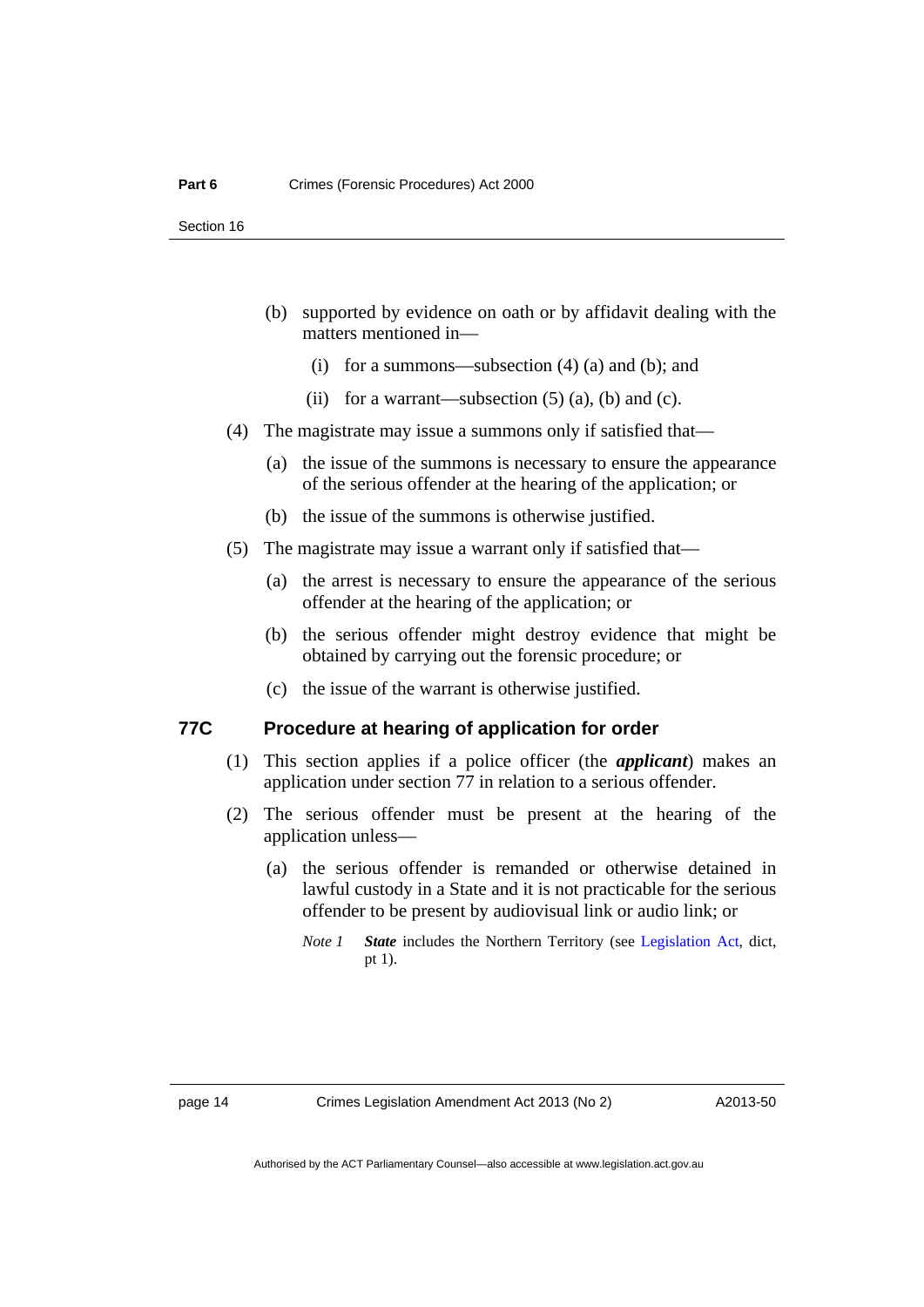- *Note 2* The *[Evidence \(Miscellaneous Provisions\) Act 1991](http://www.legislation.act.gov.au/a/1991-34)*, pt 3 applies in relation to the taking of evidence and making of submissions by audiovisual link or audio link from a State. See also the *[Magistrates Court Act 1930](http://www.legislation.act.gov.au/a/1930-21)*, s 311 (Appearance by audiovisual or audio links etc).
- (b) the application (and any summons issued under section 77B (2) (a)) has been served on the serious offender and the serious offender is not present.
- (3) If the serious offender is a child or incapable person, the serious offender must be represented by an interview friend and may also be represented by a lawyer.
- (4) Any other serious offender may be represented by a lawyer.
- (5) The serious offender or his or her representative may—
	- (a) cross-examine the applicant for the order; and
	- (b) with the leave of the magistrate, call or cross-examine any other witnesses; and
	- (c) address the magistrate.
- (6) A magistrate may give leave under subsection (5) (b) only if the magistrate is of the opinion that there are substantial reasons why, in the interests of justice, the witness should be called or cross-examined.
- (7) In this section:

*audio link* means a system of 2-way communication linking different places so that a person speaking at any of them can be heard at the other places.

*audiovisual link* means a system of 2-way communication linking different places so that a person at any of them can be seen and heard at the other places.

A2013-50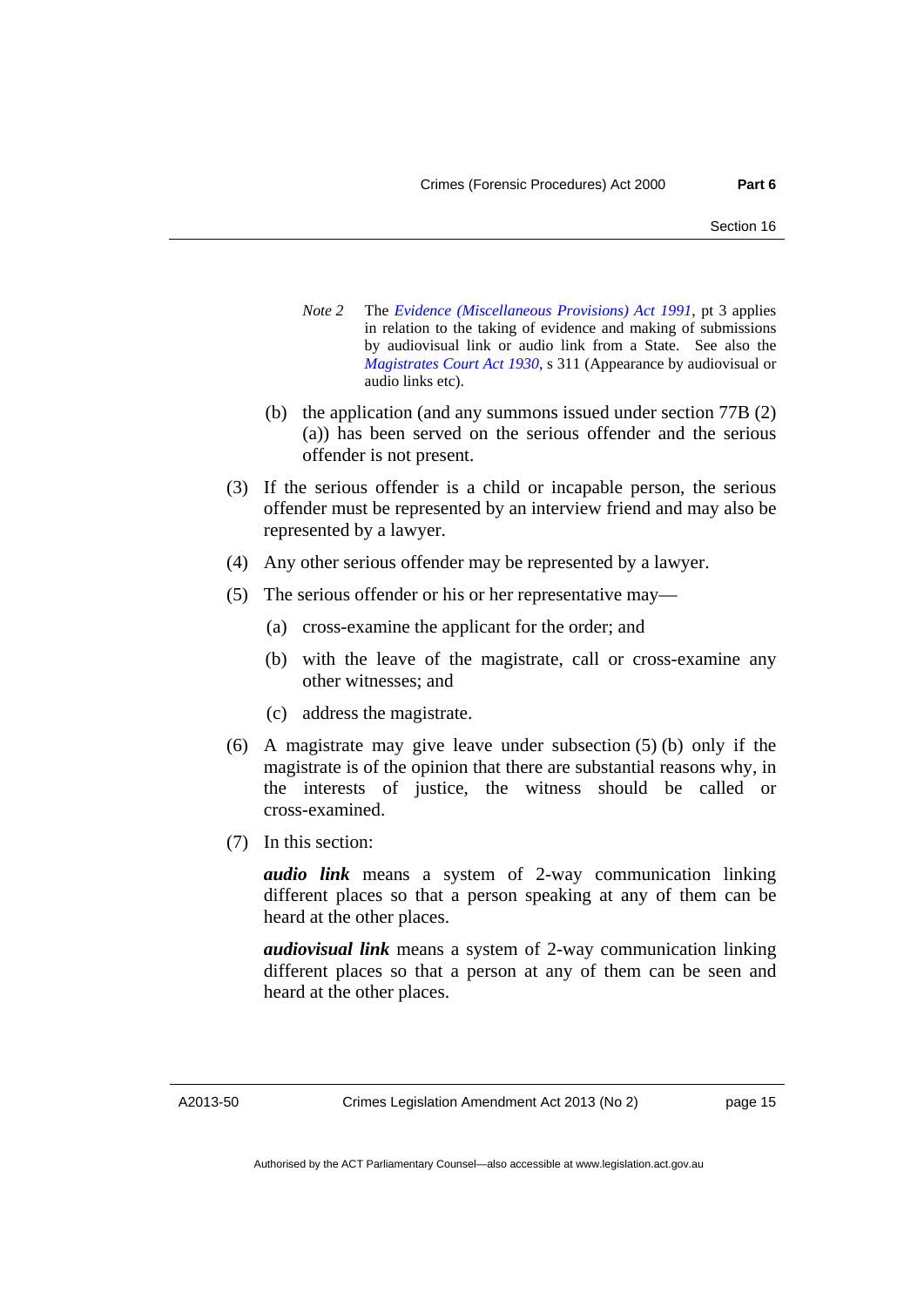#### **Part 7** Criminal Code 2002

Section 17

# <span id="page-19-0"></span>**Part 7 Criminal Code 2002**

## <span id="page-19-1"></span>**17 Definitions—***applied provisions* **and** *default application date* **Section 10 (1), definition of** *default application date*

*substitute* 

*default application date* means 1 July 2017.

# <span id="page-19-2"></span>**18 Omissions Section 16 (b)**

#### *substitute*

- (b) the law creating the offence impliedly provides that the offence is committed by an omission to do an act that there is a duty to do under a territory law or a law of a State or the Commonwealth.
	- *Note Law*, of the Territory, includes the common law (see [Legislation](http://www.legislation.act.gov.au/a/2001-14)  [Act,](http://www.legislation.act.gov.au/a/2001-14) dict, pt 1).

<span id="page-19-3"></span>

| 19 | <b>Receiving</b>    |
|----|---------------------|
|    | Section 313 (3) (b) |

*omit* 

original

#### <span id="page-19-4"></span>**20 Section 314**

*substitute* 

# **314 Receiving—meaning of** *stolen property*

For section 313, property is *stolen property* if it is property obtained in a way that is an appropriation of property under section 304.

page 16 Crimes Legislation Amendment Act 2013 (No 2)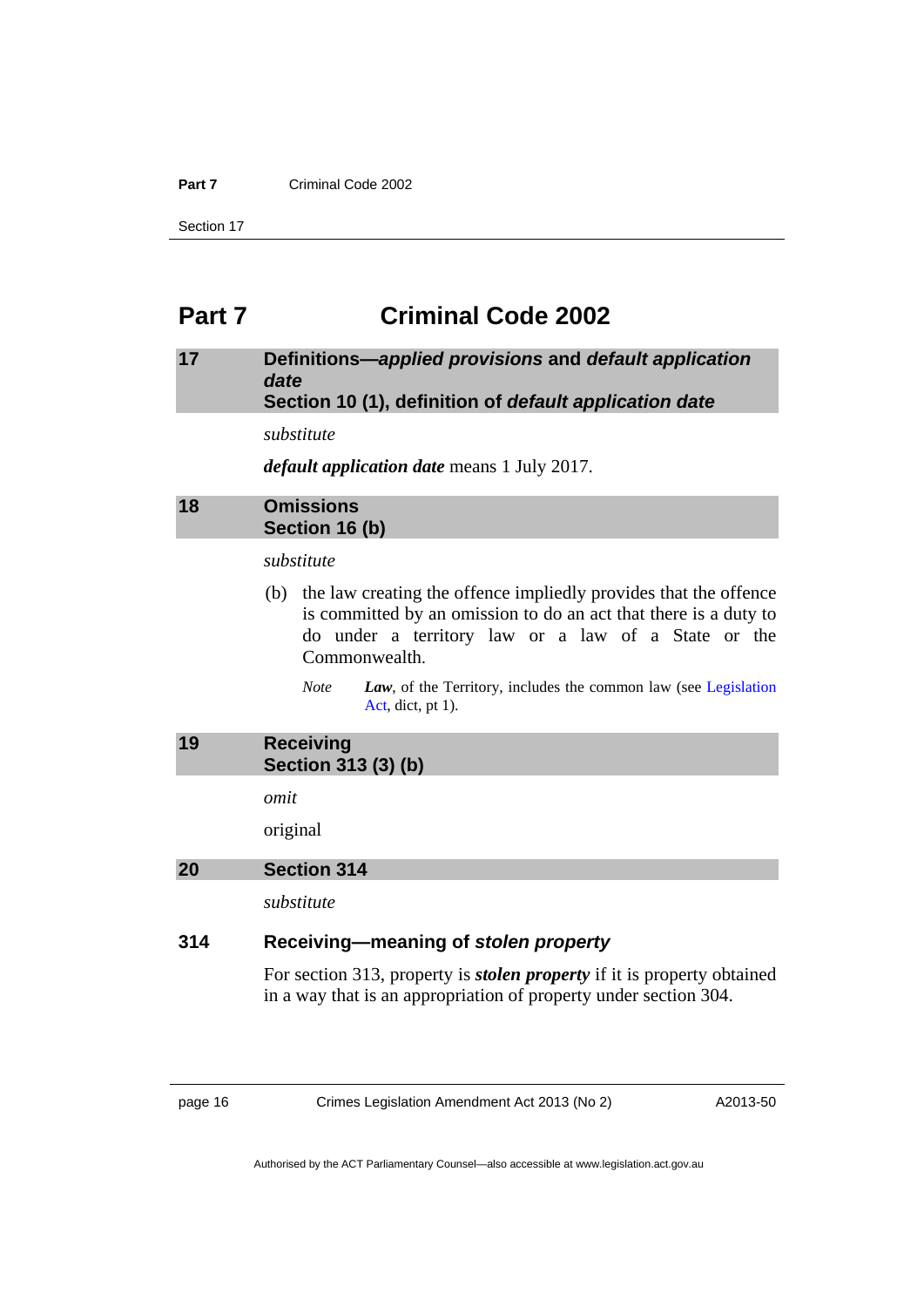Section 21

# <span id="page-20-0"></span>**Part 8 Criminal Code Regulation 2005**

# <span id="page-20-1"></span>**21 Definitions—Code, s 10 (1), definition of** *default application date* **Section 4A**

*omit* 

A2013-50

Crimes Legislation Amendment Act 2013 (No 2)

page 17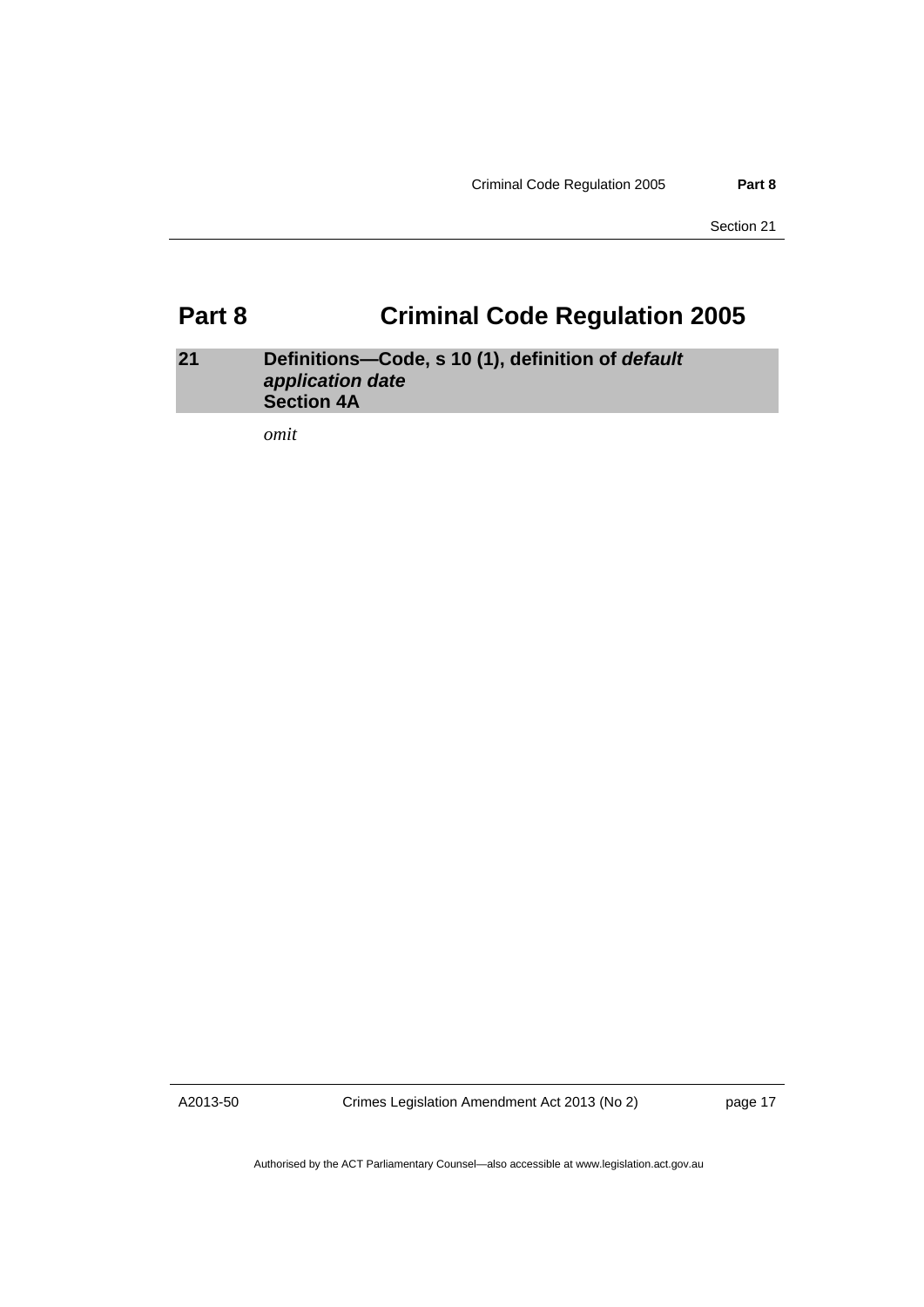#### Part 9 **Drugs of Dependence Act 1989**

Section 22

# <span id="page-21-0"></span>Part 9 **Drugs of Dependence Act 1989**

<span id="page-21-2"></span><span id="page-21-1"></span>

| 22 | <b>Possessing prohibited substances</b><br>Section 171 (1) (a)                                      |
|----|-----------------------------------------------------------------------------------------------------|
|    | omit                                                                                                |
|    | 25g                                                                                                 |
|    | substitute                                                                                          |
|    | 50 <sub>g</sub>                                                                                     |
| 23 | <b>Offence notices</b><br>Section 171A (7), definition of simple cannabis offence,<br>paragraph (b) |
|    | omit                                                                                                |
|    | 25g                                                                                                 |
|    | substitute                                                                                          |
|    | 50g                                                                                                 |

A2013-50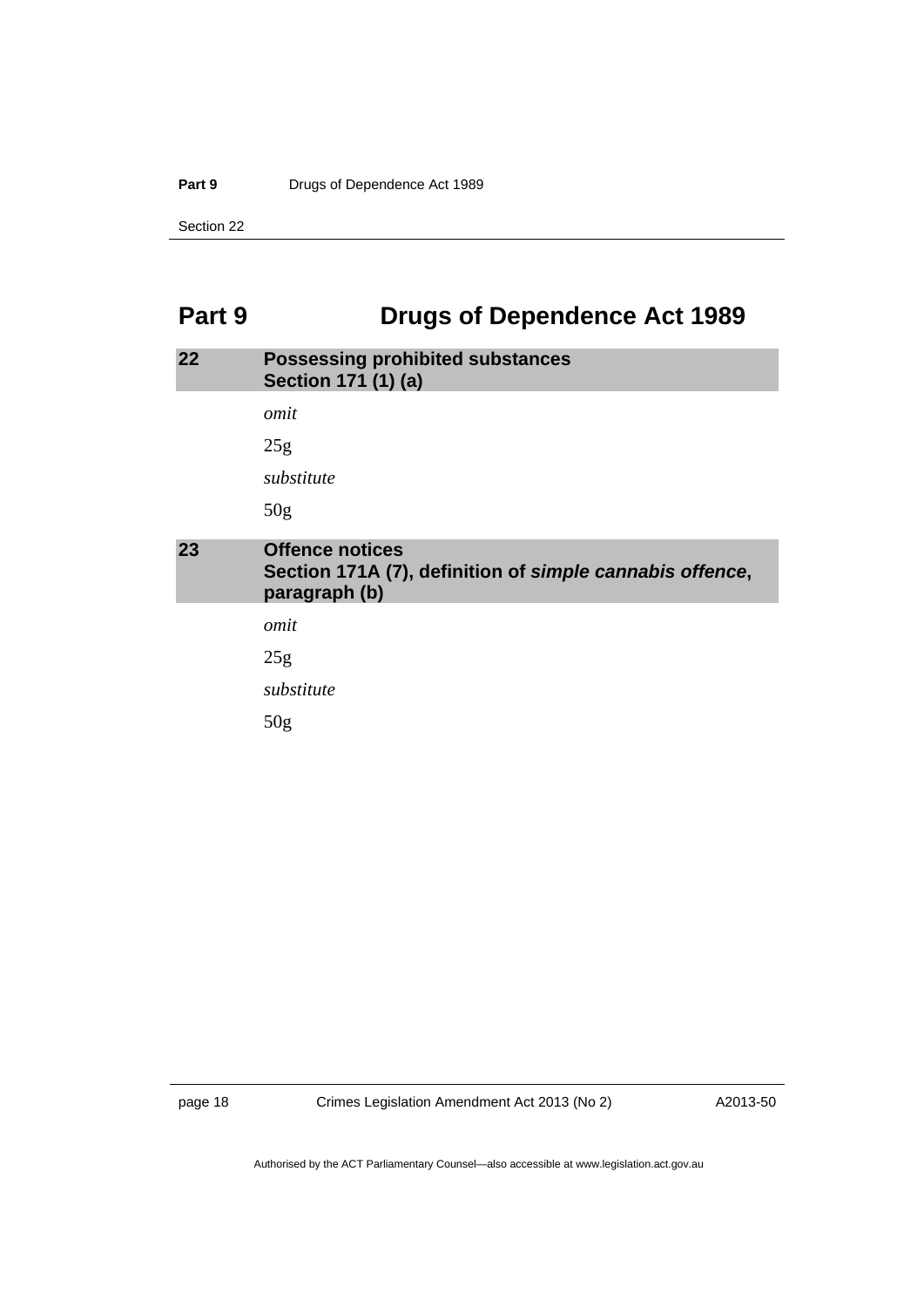# <span id="page-22-0"></span>**Part 10 Firearms Act 1996**

## <span id="page-22-1"></span>**24 Meaning of** *firearm*  **New section 6 (1) (b) (vi)**

*insert* 

 (vi) a firearm frame or firearm receiver that does not form part of a firearm.

## <span id="page-22-2"></span>**25 Adult firearms licences—genuine reasons to possess or use firearms Table 61, item 2, column 2**

*omit* 

vermin control on rural land

*substitute* 

recreational hunting or vermin control on rural land

#### <span id="page-22-3"></span>**26 Table 61, item 2, column 3, requirement 2.1**

#### *substitute*

- 2.1 For recreational hunting or vermin control on rural land—
	- (a) the applicant has the permission of the owner or occupier of the land to shoot on the land; or
	- (b) the applicant—
		- (i) is an active member of an approved hunting club; and
		- (ii) intends to use the firearm solely to take part in recreational hunting activities conducted by the club; and
		- (iii) proves that the main objects of the club are to conduct recreational hunting activities requiring the use of the firearm for which the licence is sought; and

A2013-50

Crimes Legislation Amendment Act 2013 (No 2)

page 19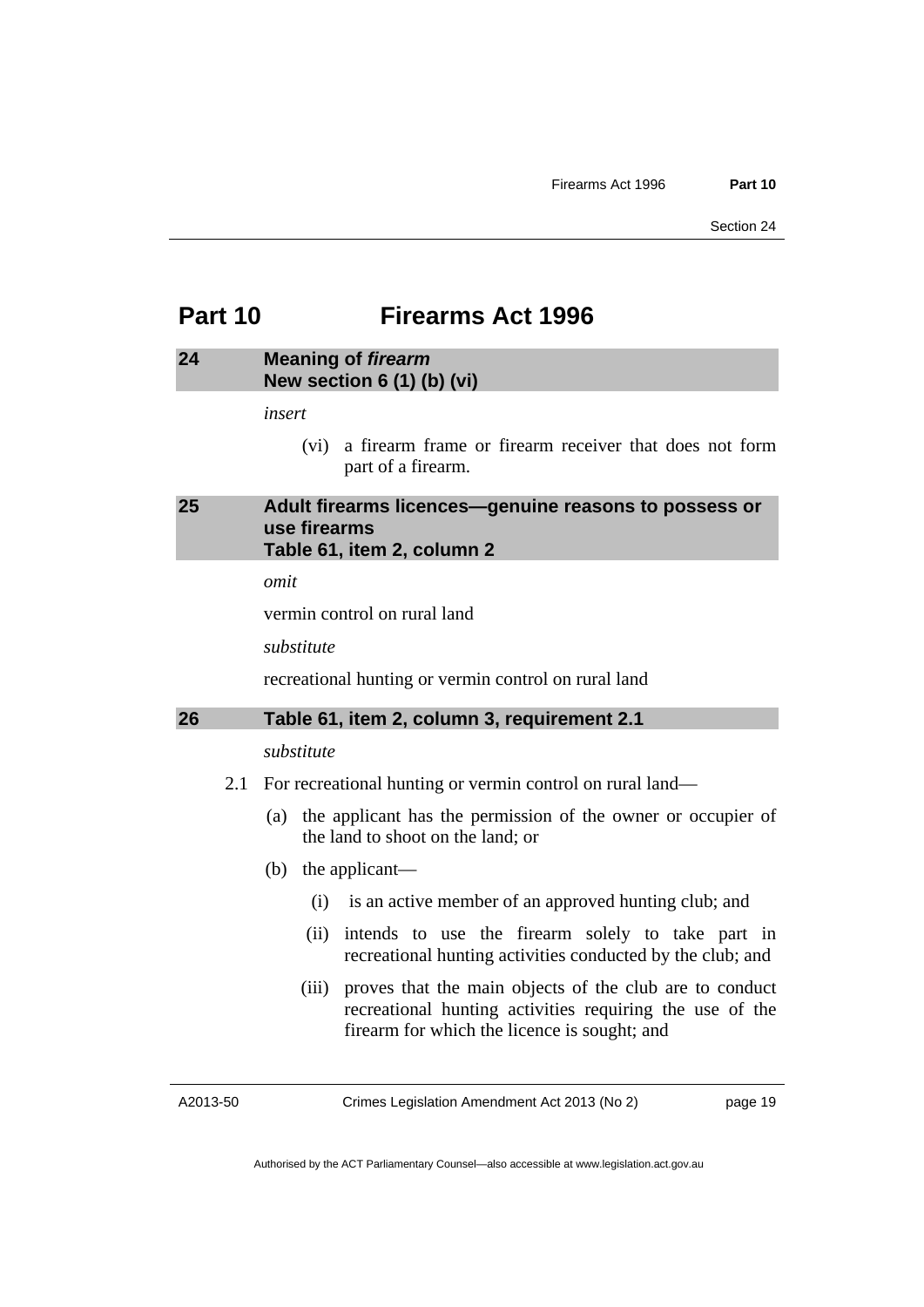#### **Part 10** Firearms Act 1996

Section 27

(iv) proves that the club has the permission of the owner or occupier of the land to conduct those activities on the land.

#### <span id="page-23-0"></span>**27 New section 263A**

*insert* 

### **263A Amnesty concerning firearm frames and receivers**

- (1) A person who, before the commencement day, acquires a firearm frame or firearm receiver that is not registered under Part 7 (Firearms licences) does not commit an offence under division 7.1 (Requirement for licence etc) by possessing or selling the frame or receiver during the amnesty period.
- (2) However, subsection (1) only applies in relation to the acquisition or disposal of the unregistered firearm frame or firearm receiver if—
	- (a) the person acquiring the firearm frame or firearm receiver is a licensed firearms dealer; or
	- (b) the transaction has been arranged through a licensed firearms dealer; or
	- (c) if a licensed firearms dealer is not reasonably available—under the supervision of a police officer authorised by the registrar.
- (3) If a person applies, within the amnesty period for registration of the firearm frame or firearm receiver, the amnesty period is taken to be extended until the registrar tells the person about the decision in relation to the application.
- (4) A person commits an offence if—
	- (a) the amnesty period has ended; and
	- (b) the person has been told that an application for registration mentioned in subsection (3) is refused; and

page 20 Crimes Legislation Amendment Act 2013 (No 2)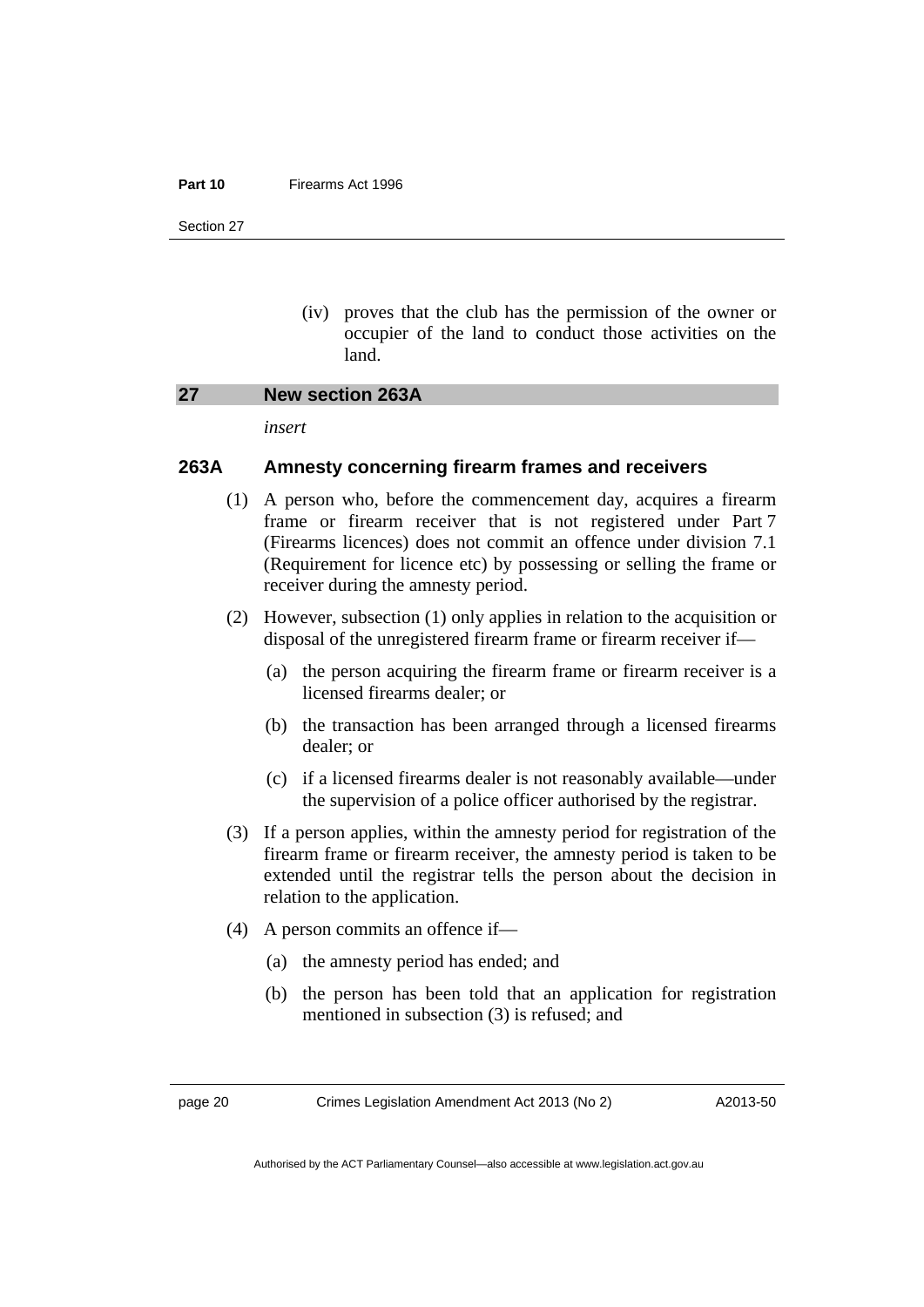(c) the person fails to surrender the frame or receiver to a police officer as soon as practicable.

Maximum penalty: 100 penalty units, imprisonment for 1 year or both.

- (5) This section expires 1 year after the day it commences.
- (6) In this section:

*amnesty period* means the period of 3 months beginning on the commencement day.

*commencement day* means the day the *Crimes Legislation Amendment Act 2013 (No 2)*, section 24 commences.

### <span id="page-24-0"></span>**28 Dictionary, definition of** *firearm part*

*omit* 

frame, receiver,

A2013-50

Crimes Legislation Amendment Act 2013 (No 2)